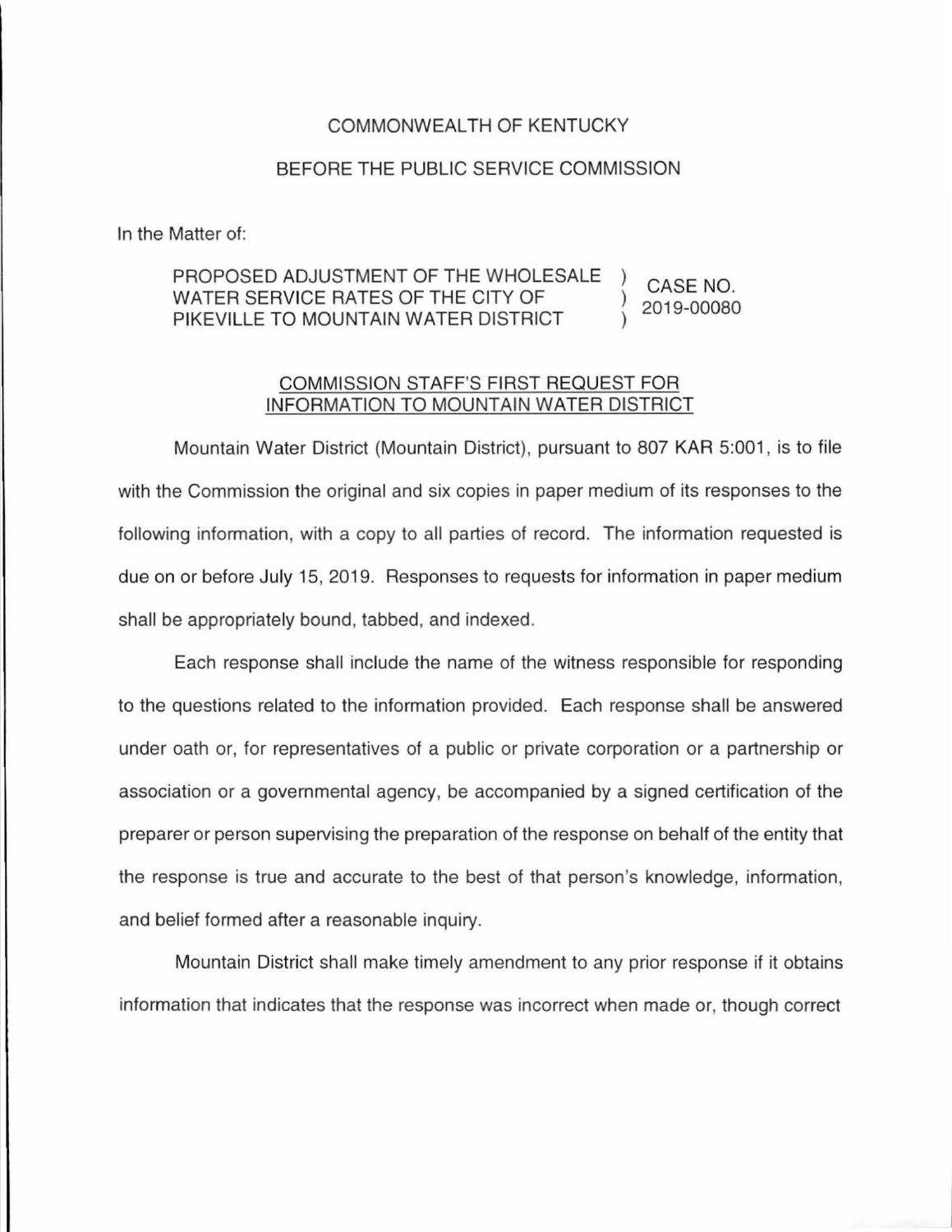when made, is now incorrect in any material respect. For any request to which Mountain District fails or refuses to furnish all or part of the requested information, it shall provide a written explanation of the specific grounds for its failure to completely and precisely respond.

Careful attention should be given to copied material to ensure it is legible. When the requested information has been previously provided in this proceeding in the requested format, reference may be made to the specific location of that information in responding to this request. When applicable, the requested information shall be separately provided for total company operations and jurisdictional operations. When filing a paper containing personal information, Mountain District shall, in accordance with 807 KAR 5:001, Section 4(10), encrypt or redact the paper so that personal information cannot be read.

1. Refer to the Direct Testimony of Philip Elswick, (Elswick Testimony) page 4, line 12. Mr. Elswick stated that the City of Pikeville (Pikeville) provided the initial Cost of Service Study (COSS) to Mountain District.

a. Explain how the initial COSS was presented to Mountain District.

b. Provide all material and information concerning the initial COSS that was provided to Mountain District.

c. Explain whether the COSS consultant, RateStudies, met with Mountain District in the presentation of the initial COSS presentation.

d. If RateStudies met with Mountain District, provide a summary of the meeting and all materials provided to Mountain District.

-2- Case No. 2019-00080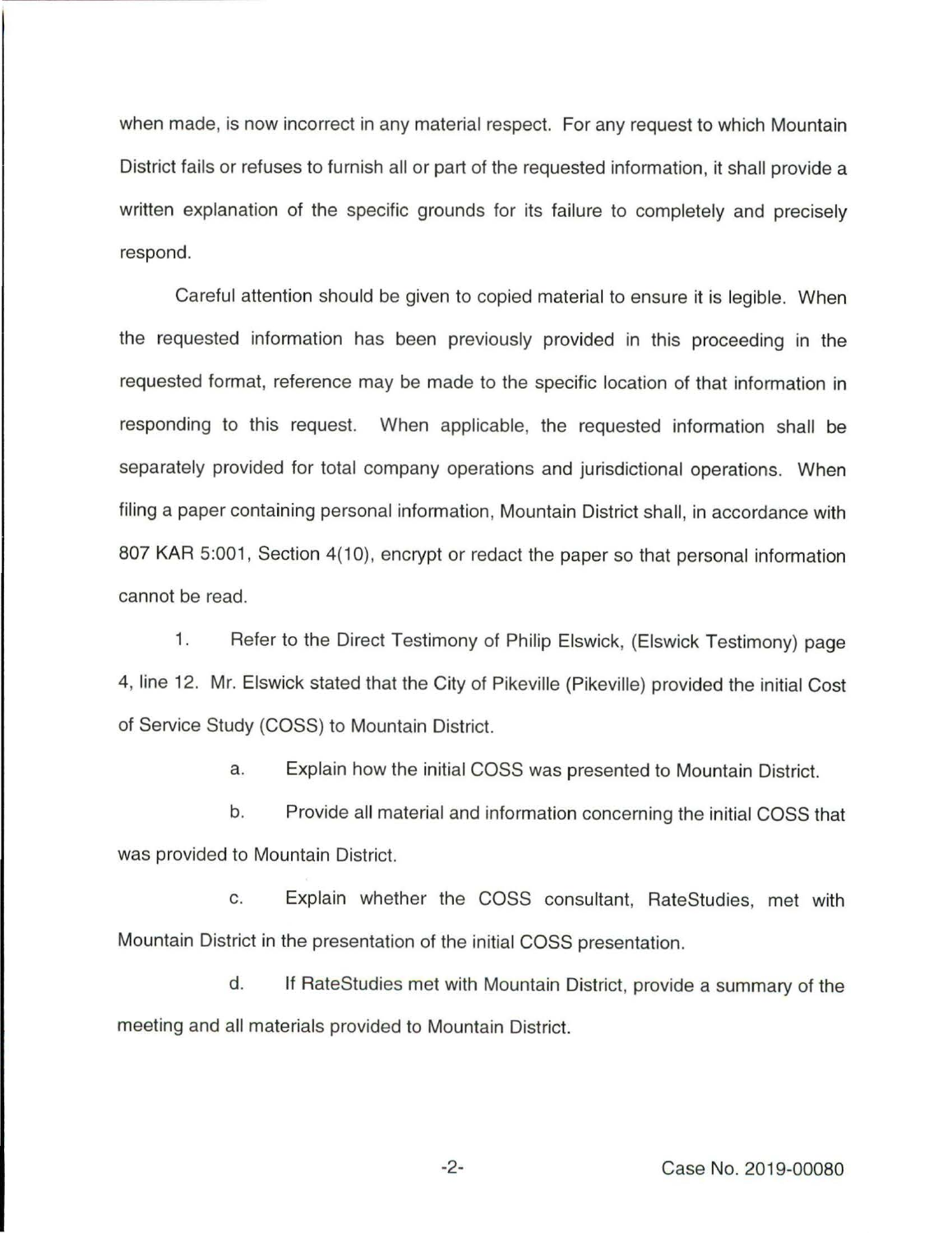2. Refer to the Elswick Testimony, page 4, line 17. Mr. Elswick states that Pikeville requested that RateStudies produce a second COSS based upon the Debt Service Coverage methodology similar to that used by Commission Staff.

a. Explain how this second COSS was presented to Mountain District.

b. Provide all material and information concerning this second COSS that was provided to Mountain District.

c. Explain whether the COSS consultant, RateStudies, met with Mountain District in the presentation of the second COSS presentation.

d. If RateStudies met with Mountain District, provide a summary of the meeting and all materials provided to Mountain District.

3. Refer to the Elswick Testimony, page 4, line 21 . Mr. Elswick states that Pikeville offered to settle on a rate less than that identified in the second COSS and without the rate case expense surcharge. Explain why Mountain District did not accept this offer from Pikeville.

4. Refer to the Elswick Testimony, page 7, line 5. Mr. Elswick states that Pikeville continued to negotiate with Mountain District. Provide all emails, minutes of meetings, letters or other documents related to these negotiations.

5. Refer to the Direct Testimony of Samuel R. Petty, page 2, line 22. Mr. Petty states that when Pikeville presented the initial COSS to Mountain District, Mountain District suggested that the Commission would not accept the methodology used in this initial COSS.

a. Provide all emails, minutes of meetings, letters or other documents related to this suggestion.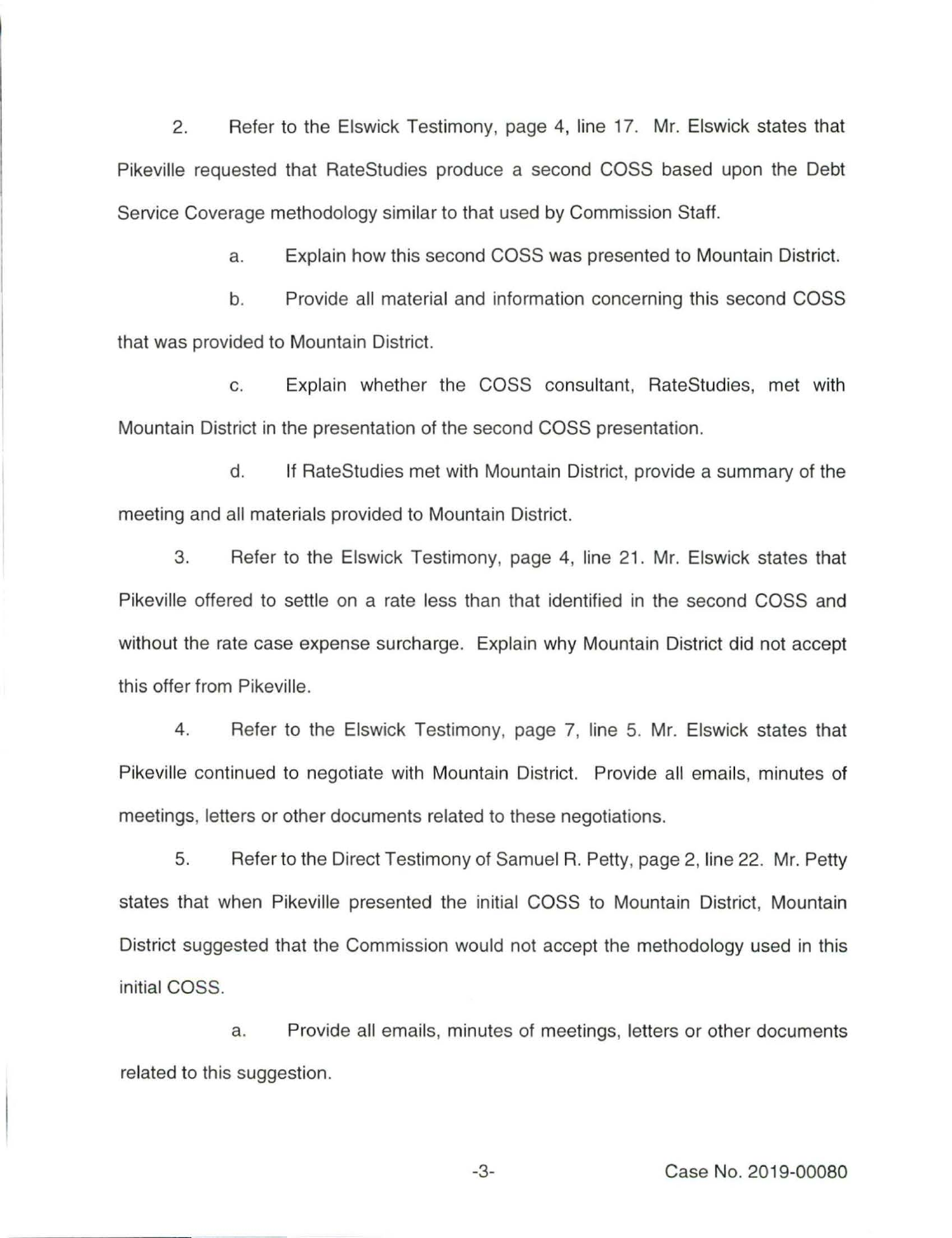b. Explain why Mountain District felt the Commission would not accept

the initial COSS.

. R. Punso

Gwen R. Pinson Executive Director Public Service Commission P.O. Box 615 Frankfort, KY 40602

**JUL 0 1 2019** DATED

cc: Parties of Record